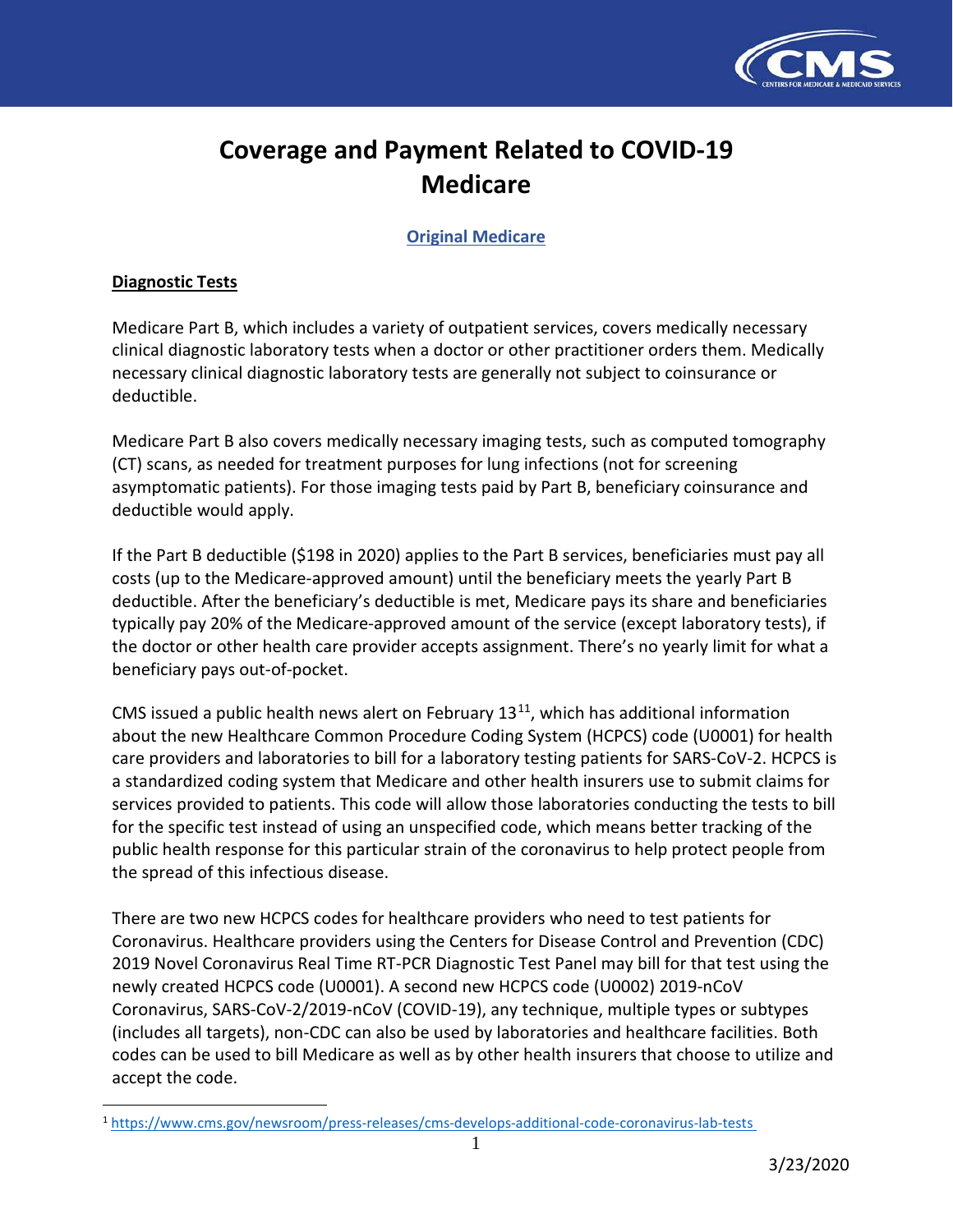

Additionally, on March 13, 2020, the American Medical Association (AMA) Current Procedural Terminology (CPT) Editorial Panel has created CPT code 87635 (Infectious agent detection by nucleic acid (DNA or RNA); severe acute respiratory syndrome coronavirus 2 (SARS-CoV-2) (Coronavirus disease [COVID-19]), amplified probe technique). For more information on how to use the CPT code, please visit [https://www.ama-assn.org/press-center/press-releases/new](https://www.ama-assn.org/press-center/press-releases/new-cpt-code-announced-report-novel-coronavirus-test)[cpt-code-announced-report-novel-coronavirus-test.](https://www.ama-assn.org/press-center/press-releases/new-cpt-code-announced-report-novel-coronavirus-test) Laboratories can also use this CPT code to bill Medicare if your laboratory uses the method specified by CPT 87635.

# **Vaccines**

Medicare Part B pays for certain preventive vaccines (influenza, pneumococcal, and Hepatitis B) and coinsurance and deductible do not apply to preventive vaccines. Medicare Part B also pays for other vaccines directly related to medically necessary treatment of an injury or direct exposure to a disease or condition. For example, Medicare would cover a tetanus vaccine for a beneficiary who steps on a rusty nail. For these other medically necessary vaccines, beneficiary coinsurance and deductible would apply.

#### **Inpatient Hospital Care Services**

Medicare Part A covers medically necessary inpatient hospital care. This coverage includes semi-private rooms, meals, general nursing, imaging, drugs as well as other hospital services and supplies as part of inpatient hospital treatment. Inpatient hospital treatment includes care from acute care hospitals, critical access hospitals, inpatient rehabilitation facilities, long-term care hospitals, inpatient care as part of a qualifying clinical research study, and inpatient mental health care given in a psychiatric hospital or psychiatric unit within a hospital.

Medicare beneficiaries may pay a deductible for hospital services. Under Original Medicare, for hospital inpatient services, beneficiaries pay a deductible of \$1,408 and no coinsurance for days 1– 60 of each benefit period. Beneficiaries pay a coinsurance amount of \$352 per day for days 61– 90 of each benefit period. There is a coinsurance amount per "lifetime reserve day" after day 90 of each benefit period (up to 60 days over a beneficiary's lifetime). Beneficiaries pay all costs for each day after all the lifetime reserve days are used. In addition, inpatient psychiatric care in a freestanding psychiatric hospital is limited to 190 days in a beneficiary's lifetime.

## **Inpatient Hospital Quarantines**

There may be times when beneficiaries with the virus need to be quarantined in a hospital private room to avoid infecting other individuals. These patients may not meet the need for acute inpatient care any longer but may remain in the hospital for public health reasons. Hospitals having both private and semiprivate accommodations may not charge the patient a differential for a private room if the private room is medically necessary. Patients who would have been otherwise discharged from the hospital after an inpatient stay but are instead remaining in the hospital under quarantine would not have to pay an additional deductible for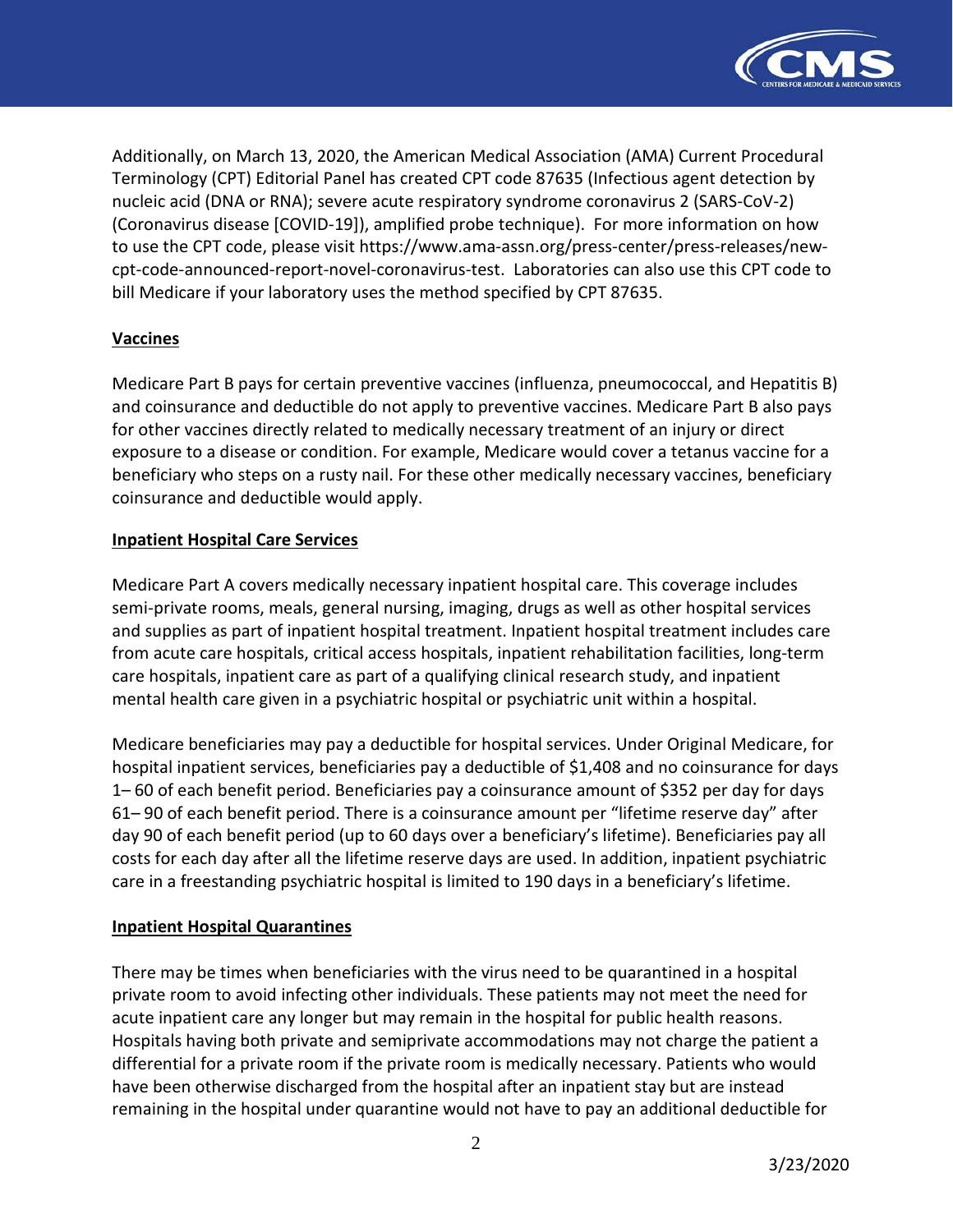

quarantine in a hospital.

If a Medicare beneficiary is a hospital inpatient for medically necessary care, Medicare will pay hospitals the diagnosis-related group (DRG) rate and any cost outliers for the entire stay, including any the quarantine time when the patient does not meet the need for acute inpatient care, until the Medicare patient is discharged. The DRG rate (and cost outliers as applicable) includes the payments for when a patient needs to be isolated or quarantined in a private room.

# **Ambulatory Services in a Hospital or Other Location**

Medicare Part B covers medically necessary ambulatory services, including doctors' services, hospital outpatient department services, home health services, durable medical equipment, mental health services, and other medical services. Coinsurance and deductible would generally apply depending on the service.

In the event a patient is quarantined in an ambulatory setting, the existing Medicare payments for medically necessary services apply.

# **Telehealth and Other Communication-Based Technology Services**

Please see link to the Medicare Telemedicine Health Care Provider Fact Sheet at [https://www.cms.gov/newsroom/fact-sheets/medicare-telemedicine-health-care-provider-fact](https://www.cms.gov/newsroom/fact-sheets/medicare-telemedicine-health-care-provider-fact-sheet)[sheet](https://www.cms.gov/newsroom/fact-sheets/medicare-telemedicine-health-care-provider-fact-sheet) 

## **Requests for Prescription Refills**

For Part B drugs, when considering whether to pay for a greater-than-30-day-supply of drugs, in general, Medicare and its contractors, known as Medicare Administrative Contractors or MACs, will, on a case-by-case, basis, consider each request and make decisions locally.

In general, local Medicare contractors will take into account the nature of the particular Part B drug (including Part B immunosuppressive drugs), the patient's diagnosis, the extent and likely duration of disruptions to the drug supply chain during an emergency, and other relevant factors that would be applicable when making a determination as to whether, on the date of service, an extended supply of the drug was reasonable and necessary.

## **Emergency Ambulance Transportation**

Medicare covers ground ambulance transportation when beneficiaries need to be transported to a hospital, critical access hospital, or skilled nursing facility for medically necessary services when transportation in any other vehicle could endanger the beneficiary's health. A ground ambulance emergency transportation may temporarily stop at a doctor's office without affecting the coverage status of the transport in certain circumstances, however, in general the physician's office is not a covered destination. Medicare may pay for emergency ambulance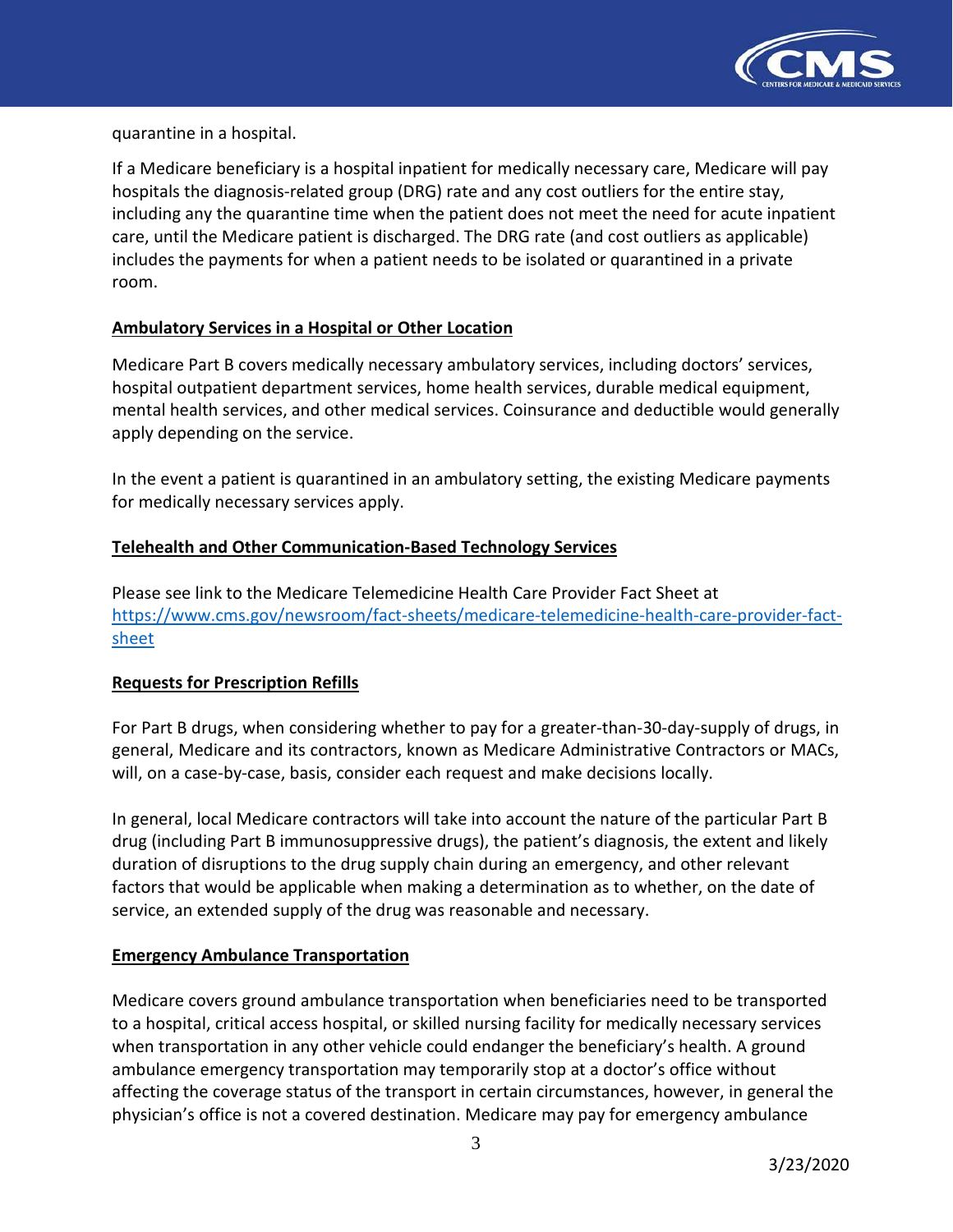

transportation in an airplane or helicopter to a hospital if the beneficiaries needs immediate and rapid ambulance transportation that ground transportation can't provide.

Should a facility which would normally be the nearest appropriate facility be unavailable during an emergency, Medicare may pay for transportation to another facility so long as that facility is the nearest facility that is available and equipped to provide the needed care for the illness or injury involved.

In some cases, Medicare may pay for limited, medically necessary, nonemergency ambulance transportation if the doctor writes an order stating that ambulance transportation is medically necessary. For example, beneficiaries may need a medically necessary nonemergency ambulance transport to a dialysis facility when they have End-Stage Renal Disease. There is a current Medicare model testing prior authorization for individuals receiving scheduled, nonemergency ambulance transportation for 3 or more round trips in a 10-day period or at least once a week for 3 weeks or more in certain states.

The Medicare coinsurance and deductible would apply to these Part B services.

Medicare pays for ambulance transports under the Ambulance Fee Schedule. This payment amount includes a base rate payment (level of service provided) plus a separate payment for mileage to the nearest appropriate facility and also cover both the transport of the beneficiary to the nearest appropriate facility and all medically necessary covered items and services (such as oxygen, drugs, extra attendants, and electrocardiogram testing) associated with the transport.

## **Medicare Advantage (Part C) and Part D**

Medicare Advantage (also known as "Part C") is an "all in one" alternative to Original Medicare. Medicare Advantage plans cover Medicare Part A and Part B services, and usually prescription drugs covered under Medicare Part D. These plans also may offer extra benefits Original Medicare doesn't cover. Medicare Part D, also called the Medicare prescription drug benefit, is an optional federal-government program to help Medicare beneficiaries pay for prescription drugs not covered under Part B through prescription drug insurance.

## **Medicare Advantage Coverage**

Medicare Advantage plans must cover all medically necessary Part A and B services covered under Original Medicare for all enrollees. Medicare Advantage plans can also cover items and services beyond those covered by Original Medicare, such as vision, dental, and over-thecounter products, among other things. These items and services are typically referred to as "supplemental benefits."

## **Medicare Advantage Cost Sharing - "Surprise Billing"**

Medicare Advantage plan enrollees are generally protected from "surprise billing" which is when an enrollee receives unexpected bills from out-of-network providers. Surprise billing most